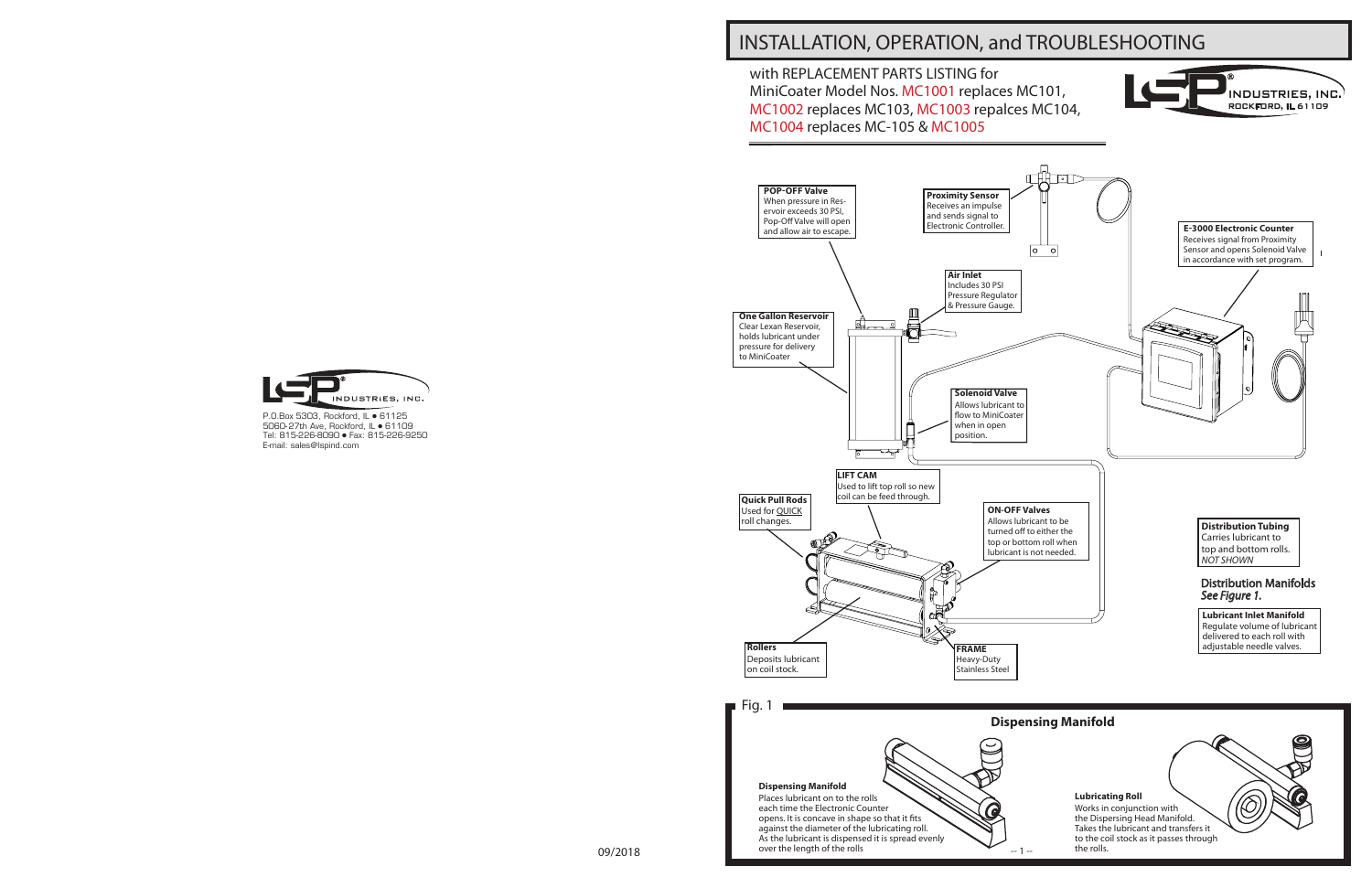## INSTALLATION INSTRUCTIONS

### A. Locating the MiniCoater.

The MiniCoater should be located so that the Coil Stock will pass through the centers (both width and height) of its opening. The MiniCoater must be oriented so the Coil Stock enters from the back side, the opposite side of the exposed Rollers.

The Coil Stock should be on the same level as the top of the bottom Roller. Results are always best when the stock is centered in the width of the MiniCoater for an even coating.

To have a MOUNTING SURFACE on which the MiniCoater can be placed at the proper height may require some fabrication. This Surface, and any bracketing used, must give solid support. The Surface need not be one continuos flat, but may be two separate pads. This Surface (Surfaces) should be in one plane, and be as parallel to the Stock to be lubricated as practical.

### B. Mounting the MiniCoater

The RESERVOIR UNIT will be mounted on a wall or any vertical object. It can be mounted either higher or lower than the MiniCoater, When deciding on a location for this UNIT, consider the following:

The MiniCoater is mounted by having its feet bolted to the Mounting Surface. Use 1/4" bolts with heavy flat washers to do this. If the Surface is 1/4" or more thick, you may drill and tap for 1/4" thread and bolt into it. If this Surface is less than 1/4", drill 9/32" holes through it and use a lock washer and nut on the underside.

NOTE: The Reservoir is a pressure pot with a 20 PSI Pressure RELIEF VALVE. A PRESSURE REGULATOR and GAUGE is included with the RESERVOIR.

### E. Attaching the FLUID LINE

C. Attaching an Over-Flow Tube

1. Connect a 1/4" OD FLUID LINE at the RESERVOIR UNIT OUTLET on the underside of the vessel.

When first starting up a job the lubricant supply settings may be set too high and an over supply of lubricant may be sent to the MiniCoater. Attach the overflow tubing to the back side of a COLLECTION RESERVOIR and run it into any container to capture the overflow. Once the correct settings for the lubricant dispensing is correctly set there will should be no overflowing of lubricant.

- 2. Connect the other end of the 1/4" OD FLUID LINE to the LUBRIcant Manifold located on the side of the MiniCoater.
- NOTE: All Fittings are supplied, push/pull type fittings. Gently press the tubing into the fittings until they bottom out.
- F. Attaching the Air Supply

### D. Locating the RESERVOIR UNIT

The MiniCoater is shipped with the LUBE ROLLS already installed. LUBE ROLLS can be changed by removing the SNAP Rings and then removing the Lube Rolls.

- 1. The lubricant tank will require filling. Make sure its location will allow this to be done without hindrance and encumbrance.
- 2. FLUID TUBING will need to be routed to the MiniCoater and attached. The RESERVOIR comes with 6' of tubing. Longer Tubing is available from LSP If needed.
- 3. An Air Supply will need to be connected to the Reservoir UNIT (see para. F. below). Locate the RESERVOIR so this can be done without difficulty.

 Connect the Fluid Line between the Reservoir and Mini-Coater, If the Line is too long it may be cut to the appropriate length; however, always leave enough slack to prevent sharp bends that might cause the Line to kink. Using the front illustration as example, make the following connections:

Install the Air Regulator and Pressure Gauge to the Air Supply Port on the Reservoir Unit. ALWAYS USE AN AIR REG-ULATOR WITH A 30 PSI MAXIMUM OUTPUT. Connect an Air Supply of at least 30 PSI at the Air Regulator in-port. It is advised that you make this connection with a quick-disconnect fitting to allow shutting down the Unit for refilling or should the Air have to be shut down in an emergency.

### F. Lube Rolls

G. Installing the CONTROL UNIT

Various methods may be used to control the dispensing of the lubricant. If using an LSP CONTROLLER, see the INSTRUC-TIONS supplied with it for installation. If using the PLC (Programmable Logic Control) on your machine, see paragraph "D" under OPERATING INSTRUCTIONS for directions.

## OPERATING INSTRUCTIONS

### A. Inserting the Stock

When, Stock has to be fed through the MiniCoater and into the press It is to be done as follows:

- 1. The Roller Release Knob is spring loaded in the down position.
- 2. Lift up and align cross-bar so that it slides through the slit in the Frame.
- 3. Twist KNOB a quarter turn until KNOB can be released and the Cross-Bar comes to rest on top of the Frame.
- 4. The rolls are now open. Insert STOCK and turn the ROLLER Release Knob so that so Cross-Bar slides back through the FRAME and the spring closes the top ROLLER on the Stock.
- B. Priming the Fluid System

At startup (or if the fluid tank is left to run dry) the FLUID-Line will contain only air. Before beginning (continuing) operation, these Lines should be filled (refilled) with lubricant. This is done by having the CONTROL UNIT cycle until the system is filled and lubricant is being applied at the LUBE ROLLS.

|     | TROUBLESHOOTING INSTRUCTIONS                                        |                                                                                                                                                                                                                                                                                                                                                                                                                             |  |  |  |  |  |
|-----|---------------------------------------------------------------------|-----------------------------------------------------------------------------------------------------------------------------------------------------------------------------------------------------------------------------------------------------------------------------------------------------------------------------------------------------------------------------------------------------------------------------|--|--|--|--|--|
|     | <b>SOLUTIONS</b><br><b>PROBLEMS</b>                                 |                                                                                                                                                                                                                                                                                                                                                                                                                             |  |  |  |  |  |
|     | No lubricant to any of the rolls.                                   | A. Check to see if there is fluid in the reservoir.<br>B. Check the Air Regulator Gauge to see if the air is on.<br>C. Check the controller.<br>1. Hold hand on solenoid to feel actuation when controller receives<br>a signal. If solenoid does not receive a signal.<br>a. Solenoid may be bad<br>b. Proximity switch may be misaligned or broken.<br>c. Controller may be broken and not receiving or sending a signal. |  |  |  |  |  |
| II. | The coil stock is coming out or the<br>MiniCoater with dry stripes. | A. One of the manifolds is plugged.<br>1. Remove the tube from the manifold.<br>2. Remove the fitting from the manifold.<br>3. Blow air in the reverse direction that the lubricant flows.<br>4. Check and make sure that the hole is free and reassemble the lines.                                                                                                                                                        |  |  |  |  |  |
|     | III. Lubricant continues to flow<br>in between cycles & in the rest | A. Check the solenoid to see if it has to be replaced.<br>B. Check the controller to see if it is broken and in the open position.                                                                                                                                                                                                                                                                                          |  |  |  |  |  |
|     | IV. Lubricant has become gummy in<br>the MiniCoater.                | A. Remove rolls, clean and purge the MiniCoater with water or solvent.<br>B. Clean the rolls and reassemble the MiniCoater.<br>This is caused when changing from oils or water solubles to synthetics. To avoid this problem, purge the system prior to filling with lubricants that are incompatible.                                                                                                                      |  |  |  |  |  |
| V.  | Not enough lubricant being<br>dispersed onto the coil stock.        | A. Is the controller set to stay open long enough to get a complete coating on each<br>cycle of the feeder.<br>B. Smooth rolls give the finest coating, A course roll will leave a much<br>heavier coating.                                                                                                                                                                                                                 |  |  |  |  |  |
|     | VI. Too much lubricant being dispersed<br>on the coil stock.        | A. If large quantities of lubricant is being returned to reservoir, the open time on the<br>controls is ope for too long a time.<br>B, Try a smooth roll to reduce the amount of lubricant transferred to the coil stock.                                                                                                                                                                                                   |  |  |  |  |  |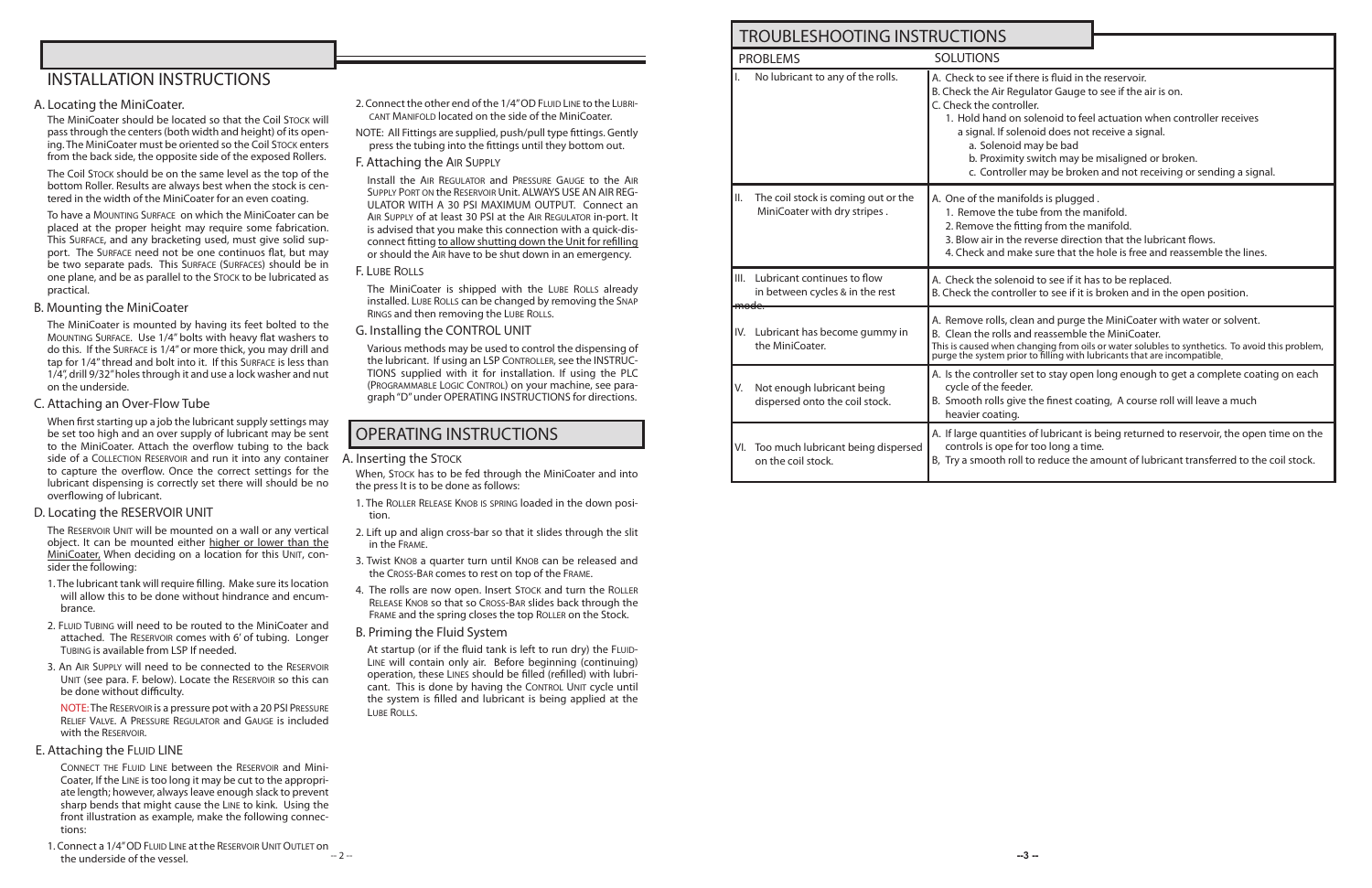## C. Selecting the Area to be Lubricated

Each roll in a MiniCoater contains one or more DISPERSION MANIFOLDS to dispense and spread the lubricant over the roll. Each DISPERSION MANIFOLD can be set to either be ON or OFF or to be adjusted to deliver more or less lubricant than other Dispenser Manifolds in its system. Due to their small sizes the MC-101 and the MC-103 each have two DISPERSION MANIFOLDS, one for the top and one for the for the bottom. The MC-106 has four DISPERSION MANIFOLDS, two top and two bottom and the MC-109 has six DISPERSION MANIFOLDS three top and three bottom. By adjusting the NEEDLE VALVES on the LUBRICANT MANifold lubricant, volume will be controlled to either the top or the bottom DISPERSION MANIFOLD.

The CONTROL UNIT governs dispensing the lubricant by controlling the FLUID VALVE on the RESERVOIR Unit. The lubricant in the RESERVOIR UNIT is kept under low pressure by shop air and is held in check by the Solenoid Valve. When activated (opened) by the CONTROL UNIT, the FLUID VALVE allows the lubricant to flow to the dispensing heads and wet the LUBE ROLLS. This is done as the STOCK is being fed out. As the feedout drives the wetted ROLLS, the lubricant is deposited onto the Stock. Any device that can be programmed to provide the proper functions may be used as the CONTROL UNIT. It might be a UNIT supplied by LSP or the controller (PLC) on the machine if one is provided.

### D. Using the CONTROL UNIT

The basic functions to be programmed are a Trigger-Point and an On-Time. The Trigger-Point being set to begin the On-Time (usually at the beginning of stock feed-out). On-Time being set for that amount of time the FLUID VALVE is to be open to dispense lubricant (usually for the duration of the feed-out).

The FLUID PRESSURE REGULATOR on the RESERVOIR UNIT sets the pressure at which the lube is supplied to the dispensing heads. Turning its Knob counter-clockwise will reduce the amount of lubricant dispensed; clockwise will increase the amount. This control is usually adjusted during operation until the desired amount of lubricant coating is attained.

To enhance performance or adapt to special situations, other functions may be desired of the CONTROL UNIT. For example: With very long feed-outs (or roll forming) applying the lubri cant in a series of short pulses will allow more control of the application. With very short feed-outs applying a pulse of lubricant every third, fifth, or tenth stroke may be best. If you think your application might require some extended func tions, call LSP or our representative for advice.

## E. Using the FLUID PRESSURE REGULATOR

### F. Replacing Worn FELT ROLLS

The Felt Roller s consist of a metal tube with bearings and a FELT SLEEVE. The metal tube and bearings will need to be replaced very infrequently whereas the FELT<br>SLEEVE will see a periodic replacement due to wear. Replacing the Felt Sleeve is an easy item to replace.

1. Remove the FELT ROLLER from the MINICOATER by undoing the Snap Ring at one end of the frame and pulling the axle out the other side allowing the FELT ROLLER to fall free.

2 Cut FELT SLEEVE off of the ROLLER.

3. Slide new Felt Sleeve onto the Roller .

4. Soak in warm water until saturated then remove and allow to dry overnight.

5. Reassemble and MINICOATER is ready for use.

## MAINTENANCE

# Reservoir - One Gallon Lexan

| Key             | Part#         | Qty            | Description               |
|-----------------|---------------|----------------|---------------------------|
| 01              | VAL013        |                | VALVE, Pop-Off            |
| 02              | <b>BRK107</b> | 2              | <b>BRACKET, Mounting</b>  |
| 03              | <b>WAS002</b> | 4              | WASHER, Lock              |
| 04              | RGO091        |                | RING, "O" Type: seal      |
| 05              | <b>SCR122</b> | 4              | SCREW, Buton Head         |
| 06              | <b>PLG030</b> | 1              | PLUG, Filler              |
| 07              | <b>SCR121</b> | 4              | <b>SCREW, Socket Head</b> |
| 08              | <b>ROD026</b> | 4              | ROD, Tie                  |
| 09              | <b>PLT111</b> | 1              | PLATE, Top                |
| 10              | <b>FIT007</b> | 2              | FITTING, Nipple           |
| 11              | <b>REG020</b> |                | REGULATOR, Air            |
| $\overline{12}$ | <b>RGB033</b> | $\overline{2}$ | <b>BACKUP, Ring</b>       |
| 13              | <b>RES043</b> |                | RESERVOIR, Fluid          |
| 14              | <b>FIL005</b> |                | FILTER, Fluid             |
| 15              | <b>RGO090</b> |                | RING, "O" Type: seal      |
| 16              | <b>SCR120</b> | 4              | <b>SCREW, Socket Head</b> |
| $\overline{17}$ | <b>PLT121</b> | 1              | PLATE, Bottom             |
| 18              | 420VAL02      |                | VALVE, Solenoid           |
| 19              | <b>PLG034</b> |                | PLUG, Drain               |
| 20              | RGO062        |                | RING, "O" Type            |
| 21              | <b>FIT058</b> |                | FITTING, Drain            |